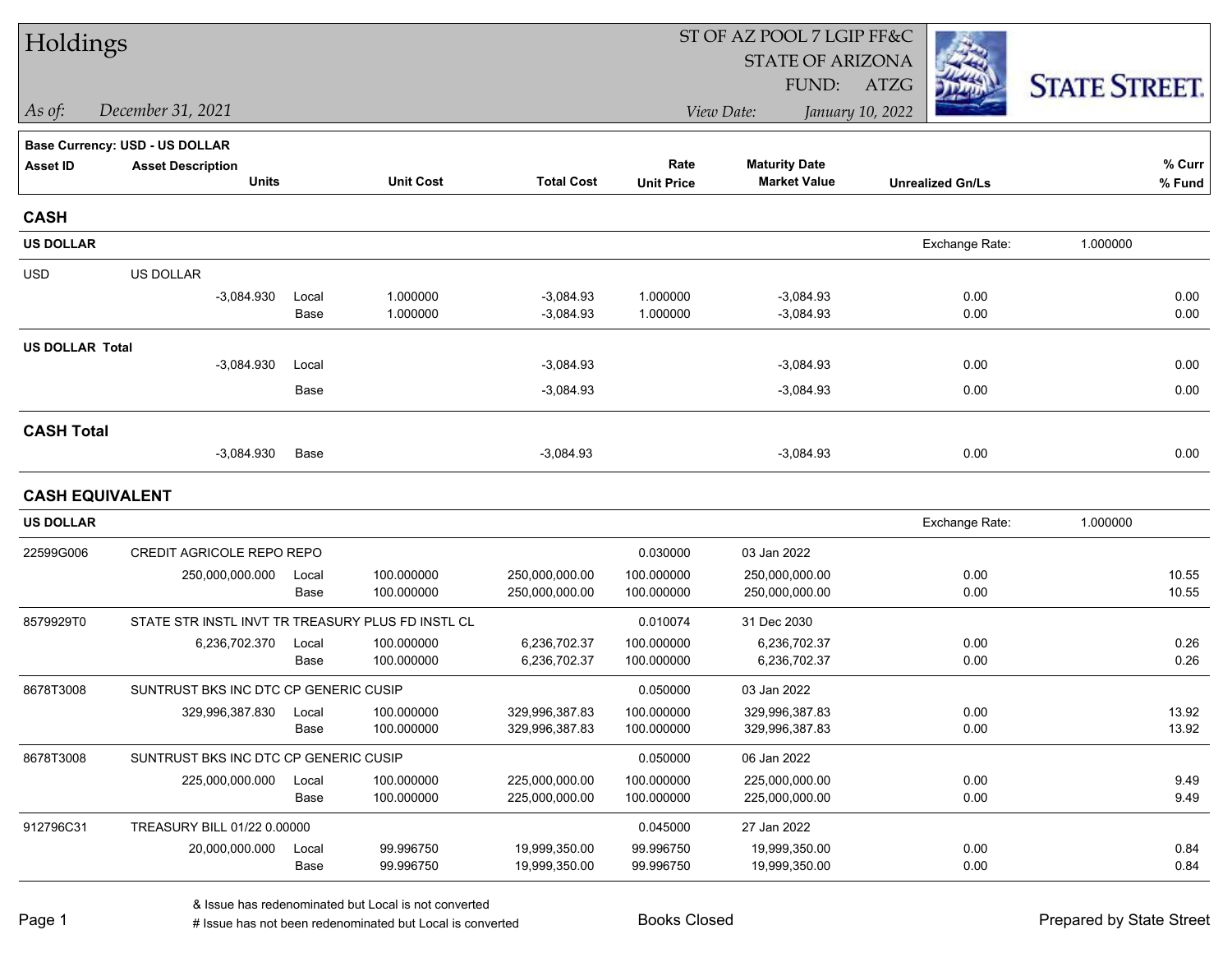| Holdings        |                                          |               |                        |                              |                        | ST OF AZ POOL 7 LGIP FF&C                   |                         |                      |
|-----------------|------------------------------------------|---------------|------------------------|------------------------------|------------------------|---------------------------------------------|-------------------------|----------------------|
|                 |                                          |               |                        |                              |                        | <b>STATE OF ARIZONA</b>                     |                         |                      |
|                 |                                          |               |                        |                              |                        | FUND:                                       | <b>ATZG</b>             | <b>STATE STREET.</b> |
| As of:          | December 31, 2021                        |               |                        |                              |                        | View Date:                                  | January 10, 2022        |                      |
|                 |                                          |               |                        |                              |                        |                                             |                         |                      |
|                 | Base Currency: USD - US DOLLAR           |               |                        |                              | Rate                   |                                             |                         |                      |
| <b>Asset ID</b> | <b>Asset Description</b><br><b>Units</b> |               | <b>Unit Cost</b>       | <b>Total Cost</b>            | <b>Unit Price</b>      | <b>Maturity Date</b><br><b>Market Value</b> | <b>Unrealized Gn/Ls</b> | % Curr<br>% Fund     |
| 912796D30       | TREASURY BILL 02/22 0.00000              |               |                        |                              |                        | 24 Feb 2022                                 |                         |                      |
|                 |                                          |               | 99.990250              | 9,999,025.00                 | 0.065000<br>99.990250  | 9,999,025.00                                | 0.00                    | 0.42                 |
|                 | 10,000,000.000                           | Local<br>Base | 99.990250              | 9,999,025.00                 | 99.990250              | 9,999,025.00                                | 0.00                    | 0.42                 |
|                 |                                          |               |                        |                              |                        |                                             |                         |                      |
| 912796J42       | TREASURY BILL 06/22 0.00000              |               |                        |                              | 0.067500               | 16 Jun 2022                                 |                         |                      |
|                 | 10,000,000.000                           | Local<br>Base | 99.968875<br>99.968875 | 9,996,887.50<br>9,996,887.50 | 99.968875<br>99.968875 | 9,996,887.50<br>9,996,887.50                | 0.00<br>0.00            | 0.42<br>0.42         |
|                 |                                          |               |                        |                              |                        |                                             |                         |                      |
| 912796K57       | TREASURY BILL 07/22 0.00000              |               |                        |                              | 0.072500               | 14 Jul 2022                                 |                         |                      |
|                 | 10,000,000.000                           | Local<br>Base | 99.960931<br>99.960931 | 9,996,093.05<br>9,996,093.05 | 99.960931<br>99.960931 | 9,996,093.05<br>9,996,093.05                | 0.00<br>0.00            | 0.42<br>0.42         |
| 912796K65       | TREASURY BILL 01/22 0.00000              |               |                        |                              | 0.061500               | 06 Jan 2022                                 |                         |                      |
|                 |                                          |               | 99.999146              | 19,999,829.17                | 99.999146              | 19,999,829.17                               | 0.00                    | 0.84                 |
|                 | 20,000,000.000                           | Local<br>Base | 99.999146              | 19,999,829.17                | 99.999146              | 19,999,829.17                               | 0.00                    | 0.84                 |
| 912796L64       | TREASURY BILL 08/22 0.00000              |               |                        |                              | 0.107500               | 11 Aug 2022                                 |                         |                      |
|                 | 20,000,000.000                           | Local         | 99.942958              | 19,988,591.66                | 99.942958              | 19,988,591.66                               | 0.00                    | 0.84                 |
|                 |                                          | Base          | 99.942958              | 19,988,591.66                | 99.942958              | 19,988,591.66                               | 0.00                    | 0.84                 |
| 912796L98       | TREASURY BILL 03/22 0.00000              |               |                        |                              | 0.057000               | 03 Mar 2022                                 |                         |                      |
|                 | 30,000,000.000                           | Local         | 99.990511              | 29,997,153.34                | 99.990511              | 29,997,153.34                               | 0.00                    | 1.27                 |
|                 |                                          | Base          | 99.990511              | 29,997,153.34                | 99.990511              | 29,997,153.34                               | 0.00                    | 1.27                 |
| 912796M71       | TREASURY BILL 09/22 0.00000              |               |                        |                              | 0.090000               | 08 Sep 2022                                 |                         |                      |
|                 | 20,000,000.000                           | Local         | 99.943403              | 19,988,680.55                | 99.943403              | 19,988,680.55                               | 0.00                    | 0.84                 |
|                 |                                          | Base          | 99.943403              | 19,988,680.55                | 99.943403              | 19,988,680.55                               | 0.00                    | 0.84                 |
| 912796M97       | TREASURY BILL 03/22 0.00000              |               |                        |                              | 0.062500               | 10 Mar 2022                                 |                         |                      |
|                 | 50,000,000.000                           | Local         | 99.988950              | 49,994,475.01                | 99.988950              | 49,994,475.01                               | 0.00                    | 2.11                 |
|                 |                                          | Base          | 99.988950              | 49,994,475.01                | 99.988950              | 49,994,475.01                               | 0.00                    | 2.11                 |
| 912796N39       | TREASURY BILL 03/22 0.00000              |               |                        |                              | 0.058600               | 31 Mar 2022                                 |                         |                      |
|                 | 20,000,000.000                           | Local         | 99.985514              | 19,997,102.86                | 99.985514              | 19,997,102.86                               | 0.00                    | 0.84                 |
|                 |                                          | Base          | 99.985514              | 19,997,102.86                | 99.985514              | 19,997,102.86                               | 0.00                    | 0.84                 |
| 912796Q28       | TREASURY BILL 05/22 0.00000              |               |                        |                              | 0.060000               | 12 May 2022                                 |                         |                      |
|                 | 10,000,000.000                           | Local         | 99.978167              | 9,997,816.67                 | 99.978167              | 9,997,816.67                                | 0.00                    | 0.42                 |
|                 |                                          | Base          | 99.978167              | 9,997,816.67                 | 99.978167              | 9,997,816.67                                | 0.00                    | 0.42                 |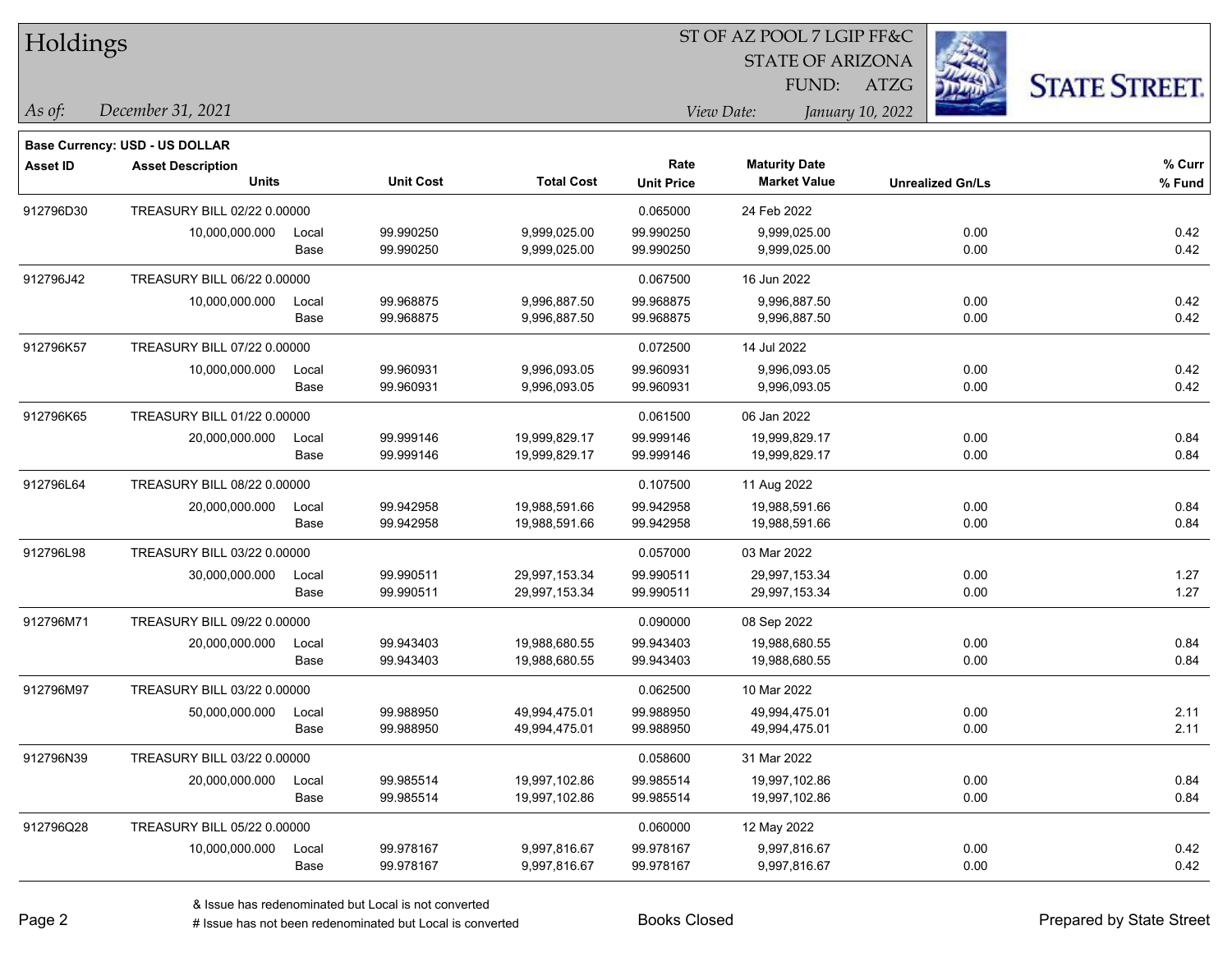| Holdings        |                                          |               |                  |                   |                           | ST OF AZ POOL 7 LGIP FF&C                   |                         |                         |                      |
|-----------------|------------------------------------------|---------------|------------------|-------------------|---------------------------|---------------------------------------------|-------------------------|-------------------------|----------------------|
|                 |                                          |               |                  |                   |                           |                                             | <b>STATE OF ARIZONA</b> |                         |                      |
|                 |                                          |               |                  |                   |                           | FUND:                                       | ATZG                    |                         | <b>STATE STREET.</b> |
| As of:          | December 31, 2021                        |               |                  |                   |                           | View Date:                                  | January 10, 2022        |                         |                      |
|                 |                                          |               |                  |                   |                           |                                             |                         |                         |                      |
|                 | Base Currency: USD - US DOLLAR           |               |                  |                   |                           |                                             |                         |                         |                      |
| <b>Asset ID</b> | <b>Asset Description</b><br><b>Units</b> |               | <b>Unit Cost</b> | <b>Total Cost</b> | Rate<br><b>Unit Price</b> | <b>Maturity Date</b><br><b>Market Value</b> |                         | <b>Unrealized Gn/Ls</b> | $%$ Curr<br>% Fund   |
| 912796Q69       | TREASURY BILL 01/22 0.00000              |               |                  |                   |                           | 11 Jan 2022                                 |                         |                         |                      |
|                 |                                          |               | 99.998569        | 29,999,570.83     | 0.051500<br>99.998569     | 29,999,570.83                               |                         | 0.00                    | 1.27                 |
|                 | 30,000,000.000                           | Local<br>Base | 99.998569        | 29,999,570.83     | 99.998569                 | 29,999,570.83                               |                         | 0.00                    | 1.27                 |
| 912796Q93       | TREASURY BILL 02/22 0.00000              |               |                  |                   | 0.052500                  | 01 Feb 2022                                 |                         |                         |                      |
|                 | 30,000,000.000                           | Local         | 99.995479        | 29,998,643.75     | 99.995479                 | 29,998,643.75                               |                         | 0.00                    | 1.27                 |
|                 |                                          | Base          | 99.995479        | 29,998,643.75     | 99.995479                 | 29,998,643.75                               |                         | 0.00                    | 1.27                 |
| 912796R92       | TREASURY BILL 02/22 0.00000              |               |                  |                   | 0.046000                  | 22 Feb 2022                                 |                         |                         |                      |
|                 | 20,000,000.000                           | Local         | 99.993356        | 19,998,671.11     | 99.993356                 | 19,998,671.11                               |                         | 0.00                    | 0.84                 |
|                 |                                          | Base          | 99.993356        | 19,998,671.11     | 99.993356                 | 19,998,671.11                               |                         | 0.00                    | 0.84                 |
| 926NKW009       | AMHERST PIERPONT 04/15 VAR               |               |                  |                   | 0.060000                  | 07 Jan 2022                                 |                         |                         |                      |
|                 | 40,000,000.000                           | Local         | 100.000000       | 40,000,000.00     | 100.000000                | 40,000,000.00                               |                         | 0.00                    | 1.69                 |
|                 |                                          | Base          | 100.000000       | 40,000,000.00     | 100.000000                | 40,000,000.00                               |                         | 0.00                    | 1.69                 |
| 926NKW009       | AMHERST PIERPONT 04/15 VAR               |               |                  |                   | 0.060000                  | 10 Jan 2022                                 |                         |                         |                      |
|                 | 50,000,000.000                           | Local         | 100.000000       | 50,000,000.00     | 100.000000                | 50,000,000.00                               |                         | 0.00                    | 2.11                 |
|                 |                                          | Base          | 100.000000       | 50,000,000.00     | 100.000000                | 50,000,000.00                               |                         | 0.00                    | 2.11                 |
| 926NKW009       | AMHERST PIERPONT 04/15 VAR               |               |                  |                   | 0.055000                  | 14 Jan 2022                                 |                         |                         |                      |
|                 | 50,000,000.000                           | Local         | 100.000000       | 50,000,000.00     | 100.000000                | 50,000,000.00                               |                         | 0.00                    | 2.11                 |
|                 |                                          | Base          | 100.000000       | 50,000,000.00     | 100.000000                | 50,000,000.00                               |                         | 0.00                    | 2.11                 |
| 935MUR901       | WESTERN ALLIANCE BANK                    |               |                  |                   | 0.250000                  | 31 Mar 2022                                 |                         |                         |                      |
|                 | 5,001,869.090                            | Local         | 100.000000       | 5,001,869.09      | 100.000000                | 5,001,869.09                                |                         | 0.00                    | 0.21                 |
|                 |                                          | Base          | 100.000000       | 5,001,869.09      | 100.000000                | 5,001,869.09                                |                         | 0.00                    | 0.21                 |
| 942PVK008       | WAM AZ 1 WAM AZR 1                       |               |                  |                   | 0.250000                  | 14 Apr 2022                                 |                         |                         |                      |
|                 | 5,000,000.000                            | Local         | 100.000000       | 5,000,000.00      | 100.000000                | 5,000,000.00                                |                         | 0.00                    | 0.21                 |
|                 |                                          | Base          | 100.000000       | 5,000,000.00      | 100.000000                | 5,000,000.00                                |                         | 0.00                    | 0.21                 |
| 942PVKII0       | WAM AZ 2 WAM AZR 2                       |               |                  |                   | 0.250000                  | 21 Apr 2022                                 |                         |                         |                      |
|                 | 5,000,000.000                            | Local         | 100.000000       | 5,000,000.00      | 100.000000                | 5,000,000.00                                |                         | 0.00                    | 0.21                 |
|                 |                                          | Base          | 100.000000       | 5,000,000.00      | 100.000000                | 5,000,000.00                                |                         | 0.00                    | 0.21                 |
| 942PVL006       | WAM AZ 4 WAM AZR 4                       |               |                  |                   | 0.000000                  | 01 Jan 2022                                 |                         |                         |                      |
|                 | 40,040,617.280                           | Local         | 100.000000       | 40,040,617.28     | 100.000000                | 40,040,617.28                               |                         | 0.00                    | 1.69                 |
|                 |                                          | Base          | 100.000000       | 40,040,617.28     | 100.000000                | 40,040,617.28                               |                         | 0.00                    | 1.69                 |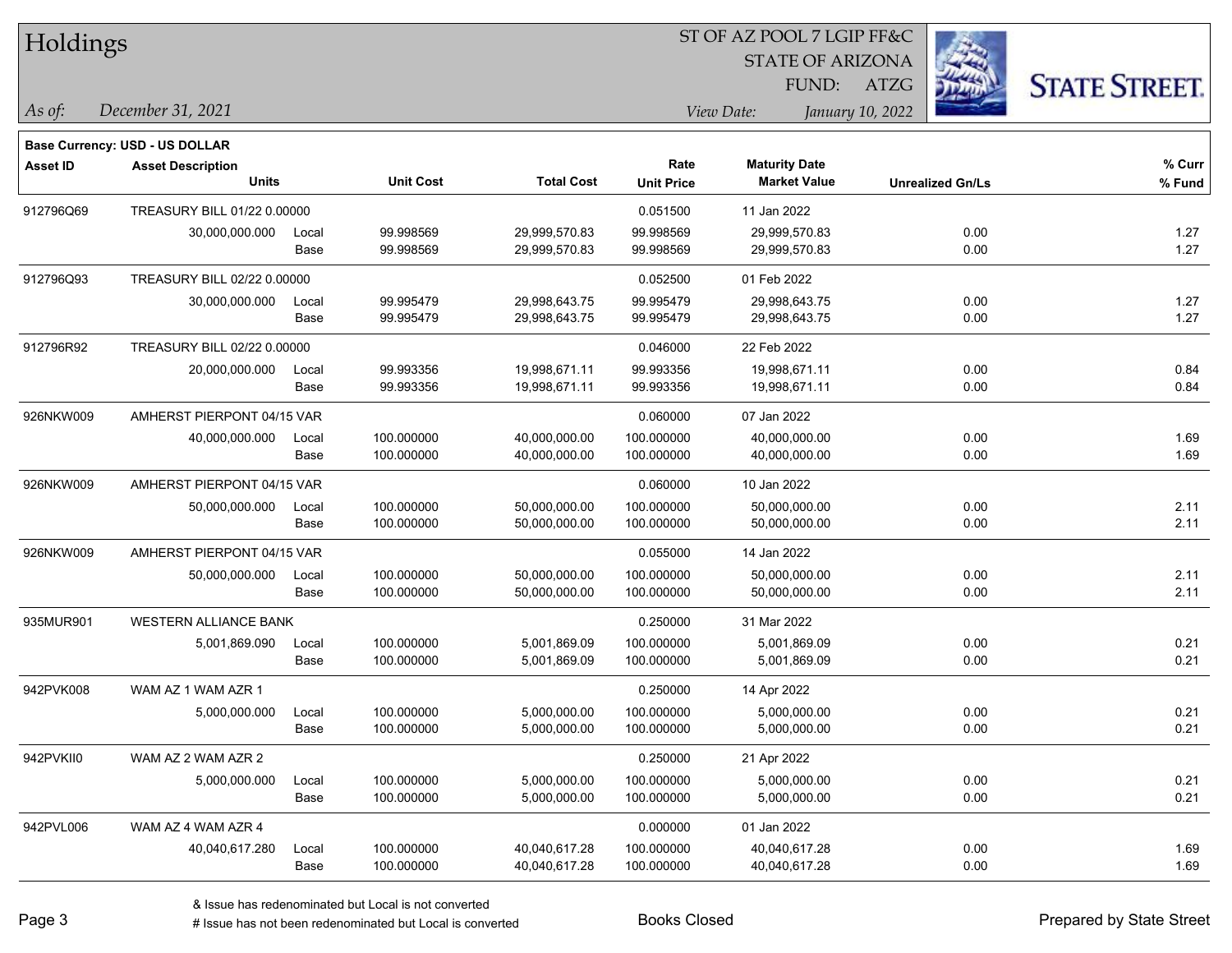| Holdings               |                                          |               |                          |                                |                           | ST OF AZ POOL 7 LGIP FF&C                   |                         |                     |
|------------------------|------------------------------------------|---------------|--------------------------|--------------------------------|---------------------------|---------------------------------------------|-------------------------|---------------------|
|                        |                                          |               |                          |                                |                           | <b>STATE OF ARIZONA</b>                     |                         |                     |
|                        |                                          |               |                          |                                |                           | FUND:                                       | ATZG                    | <b>STATE STREET</b> |
| As of:                 | December 31, 2021                        |               |                          |                                |                           | View Date:                                  | January 10, 2022        |                     |
|                        | <b>Base Currency: USD - US DOLLAR</b>    |               |                          |                                |                           |                                             |                         |                     |
| <b>Asset ID</b>        | <b>Asset Description</b><br><b>Units</b> |               | <b>Unit Cost</b>         | <b>Total Cost</b>              | Rate<br><b>Unit Price</b> | <b>Maturity Date</b><br><b>Market Value</b> | <b>Unrealized Gn/Ls</b> | % Curr<br>% Fund    |
| 942PVNII4              | WAM AZ 7 WAM AZR 7                       |               |                          |                                | 0.250000                  | 15 Dec 2022                                 |                         |                     |
|                        | 8,012,465.830                            | Local         | 100.000000               | 8,012,465.83                   | 100.000000                | 8,012,465.83                                | 0.00                    | 0.34                |
|                        |                                          | Base          | 100.000000               | 8,012,465.83                   | 100.000000                | 8,012,465.83                                | 0.00                    | 0.34                |
| 95763A914              | WESTERN ALLIANCE BANCORP PP              |               |                          |                                | 0.250000                  | 23 Jun 2022                                 |                         |                     |
|                        | 5,004,983.720                            | Local<br>Base | 100.000000<br>100.000000 | 5,004,983.72                   | 100.000000                | 5,004,983.72                                | 0.00<br>0.00            | 0.21<br>0.21        |
|                        |                                          |               |                          | 5,004,983.72                   | 100.000000                | 5,004,983.72                                |                         |                     |
| 979RFJ001              | ALLIANCE BANK OF ARIZONA MONEY           |               |                          |                                | 0.050000                  | 01 Jan 2022                                 |                         |                     |
|                        | 3,084.960                                | Local<br>Base | 100.000000<br>100.000000 | 3,084.96<br>3,084.96           | 100.000000<br>100.000000  | 3,084.96<br>3,084.96                        | 0.00<br>0.00            | 0.00<br>0.00        |
|                        |                                          |               |                          |                                |                           |                                             |                         |                     |
| 985FHY004              | MITSUBISHI UFJ REPO                      |               |                          |                                | 0.040000                  | 03 Jan 2022                                 |                         |                     |
|                        | 15,893,271.590                           | Local<br>Base | 100.000000<br>100.000000 | 15,893,271.59<br>15,893,271.59 | 100.000000<br>100.000000  | 15,893,271.59<br>15,893,271.59              | 0.00<br>0.00            | 0.67<br>0.67        |
| 993YHF905              | WAM CORE PLS SSBT SEC ID IGTF2380002     |               |                          |                                | 0.250000                  | 07 Apr 2022                                 |                         |                     |
|                        | 10,000,000.000                           | Local         | 100.000000               | 10,000,000.00                  | 100.000000                | 10,000,000.00                               | 0.00                    | 0.42                |
|                        |                                          | Base          | 100.000000               | 10,000,000.00                  | 100.000000                | 10,000,000.00                               | 0.00                    | 0.42                |
| <b>US DOLLAR Total</b> |                                          |               |                          |                                |                           |                                             |                         |                     |
|                        | 1,345,189,382.670                        | Local         |                          | 1,345,141,273.17               |                           | 1,345,141,273.17                            | 0.00                    | 56.76               |
|                        |                                          | Base          |                          | 1,345,141,273.17               |                           | 1,345,141,273.17                            | 0.00                    | 56.76               |
|                        | <b>CASH EQUIVALENT Total</b>             |               |                          |                                |                           |                                             |                         |                     |
|                        | 1,345,189,382.670                        | Base          |                          | 1,345,141,273.17               |                           | 1,345,141,273.17                            | 0.00                    | 56.76               |
| <b>FIXED INCOME</b>    |                                          |               |                          |                                |                           |                                             |                         |                     |
| <b>US DOLLAR</b>       |                                          |               |                          |                                |                           |                                             | Exchange Rate:          | 1.000000            |
| 912796A90              | TREASURY BILL 12/21 0.00000              |               |                          |                                | 0.010000                  | 30 Dec 2021                                 |                         |                     |
|                        | 0.000                                    | Local         | 0.000000                 | 10,860.00                      | 0.000000                  | 0.00                                        | $-10,860.00$            | 0.00                |
|                        |                                          | Base          | 0.000000                 | 10,860.00                      | 0.000000                  | 0.00                                        | $-10,860.00$            | 0.00                |
| 912796C31              | TREASURY BILL 01/22 0.00000              |               |                          |                                | 0.010000                  | 27 Jan 2022                                 |                         |                     |
|                        | 30,000,000.000                           | Local         | 99.994981                | 29,998,494.18                  | 99.999625                 | 29,999,887.50                               | 1,393.32                | 1.27                |
|                        |                                          | Base          | 99.994981                | 29,998,494.18                  | 99.999625                 | 29,999,887.50                               | 1,393.32                | 1.27                |

& Issue has redenominated but Local is not converted

# Issue has not been redenominated but Local is converted Books Closed Prepared by State Street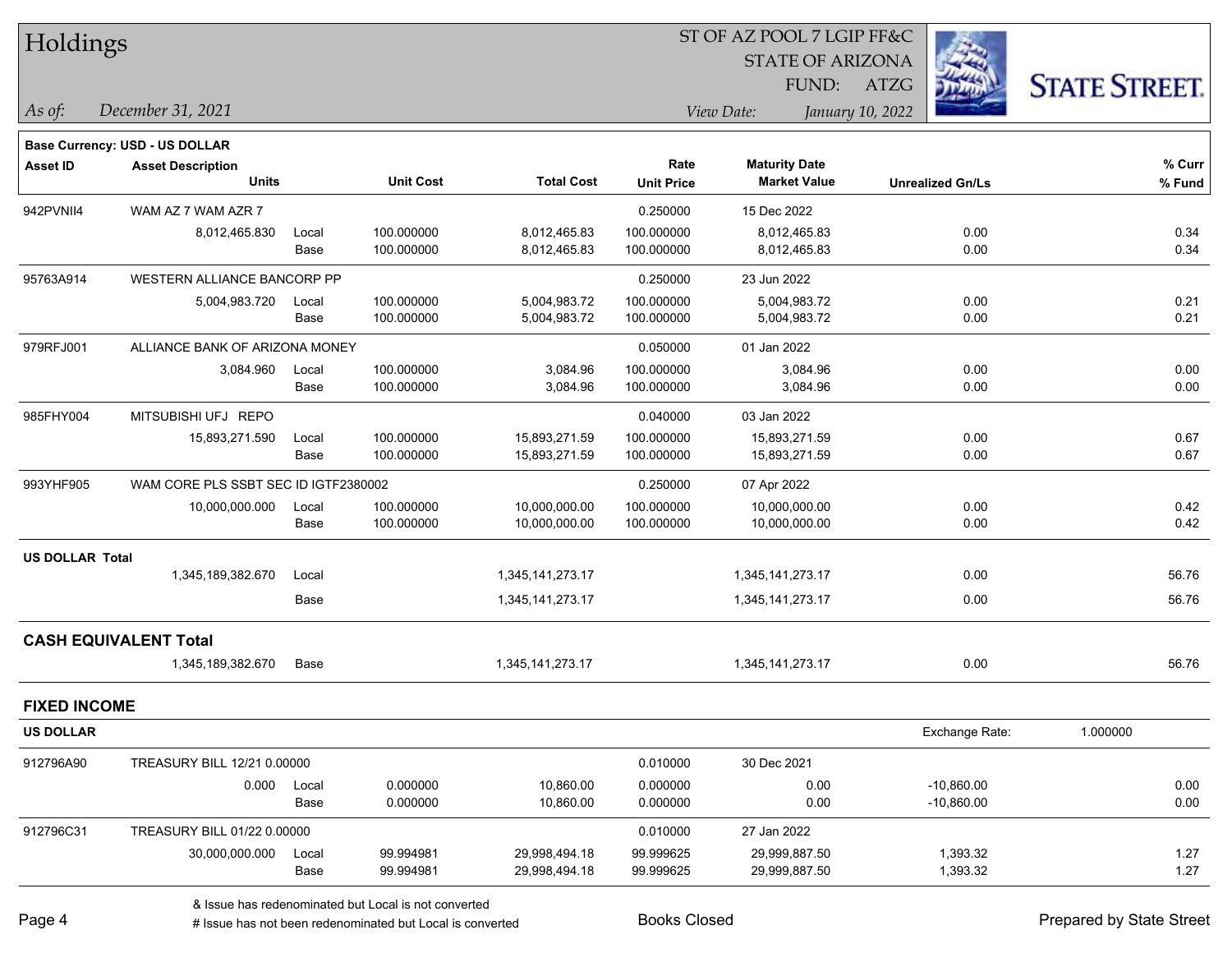| Holdings        |                                       |       |                  |                   |                   | ST OF AZ POOL 7 LGIP FF&C |                         |                      |  |
|-----------------|---------------------------------------|-------|------------------|-------------------|-------------------|---------------------------|-------------------------|----------------------|--|
|                 |                                       |       |                  |                   |                   | <b>STATE OF ARIZONA</b>   |                         |                      |  |
|                 |                                       |       |                  |                   |                   | FUND:                     | ATZG                    | <b>STATE STREET.</b> |  |
| As of:          | December 31, 2021                     |       |                  |                   |                   | View Date:                | January 10, 2022        |                      |  |
|                 | <b>Base Currency: USD - US DOLLAR</b> |       |                  |                   |                   |                           |                         |                      |  |
| <b>Asset ID</b> | <b>Asset Description</b>              |       |                  |                   | Rate              | <b>Maturity Date</b>      |                         | % Curr               |  |
|                 | <b>Units</b>                          |       | <b>Unit Cost</b> | <b>Total Cost</b> | <b>Unit Price</b> | <b>Market Value</b>       | <b>Unrealized Gn/Ls</b> | % Fund               |  |
| 912796F38       | TREASURY BILL 03/22 0.00000           |       |                  |                   | 0.010000          | 24 Mar 2022               |                         |                      |  |
|                 | 90,000,000.000                        | Local | 99.985966        | 89,987,369.61     | 99.988760         | 89,989,884.00             | 2,514.39                | 3.80                 |  |
|                 |                                       | Base  | 99.985966        | 89,987,369.61     | 99.988760         | 89,989,884.00             | 2,514.39                | 3.80                 |  |
| 912796H44       | TREASURY BILL 05/22 0.00000           |       |                  |                   |                   | 19 May 2022               |                         |                      |  |
|                 | 10,000,000.000                        | Local | 99.974700        | 9,997,469.97      | 99.964767         | 9,996,476.70              | $-993.27$               | 0.42                 |  |
|                 |                                       | Base  | 99.974700        | 9,997,469.97      | 99.964767         | 9,996,476.70              | $-993.27$               | 0.42                 |  |
| 912796L98       | TREASURY BILL 03/22 0.00000           |       |                  |                   |                   | 03 Mar 2022               |                         |                      |  |
|                 | 20,000,000.000                        | Local | 99.990596        | 19,998,119.19     | 99.993972         | 19,998,794.40             | 675.21                  | 0.84                 |  |
|                 |                                       | Base  | 99.990596        | 19,998,119.19     | 99.993972         | 19,998,794.40             | 675.21                  | 0.84                 |  |
| 912796M89       | TREASURY BILL 10/22 0.00000           |       |                  |                   | 0.010000          | 06 Oct 2022               |                         |                      |  |
|                 | 10,000,000.000                        | Local | 99.935906        | 9,993,590.57      | 99.809931         | 9,980,993.10              | $-12,597.47$            | 0.42                 |  |
|                 |                                       | Base  | 99.935906        | 9,993,590.57      | 99.809931         | 9,980,993.10              | $-12,597.47$            | 0.42                 |  |
| 912796M97       | TREASURY BILL 03/22 0.00000           |       |                  |                   |                   | 10 Mar 2022               |                         |                      |  |
|                 | 20,000,000.000                        | Local | 99.989328        | 19,997,865.56     | 99.991375         | 19,998,275.00             | 409.44                  | 0.84                 |  |
|                 |                                       | Base  | 99.989328        | 19,997,865.56     | 99.991375         | 19,998,275.00             | 409.44                  | 0.84                 |  |
| 912796N21       | TREASURY BILL 03/22 0.00000           |       |                  |                   |                   | 17 Mar 2022               |                         |                      |  |
|                 | 20,000,000.000                        | Local | 99.987396        | 19,997,479.18     | 99.990975         | 19,998,195.00             | 715.82                  | 0.84                 |  |
|                 |                                       | Base  | 99.987396        | 19,997,479.18     | 99.990975         | 19,998,195.00             | 715.82                  | 0.84                 |  |
| 912796N39       | TREASURY BILL 03/22 0.00000           |       |                  |                   | 0.010000          | 31 Mar 2022               |                         |                      |  |
|                 | 50,000,000.000                        | Local | 99.981458        | 49,990,729.23     | 99.990000         | 49,995,000.00             | 4,270.77                | 2.11                 |  |
|                 |                                       | Base  | 99.981458        | 49,990,729.23     | 99.990000         | 49,995,000.00             | 4,270.77                | 2.11                 |  |
| 912796N47       | TREASURY BILL 04/22 0.00000           |       |                  |                   | 0.010000          | 07 Apr 2022               |                         |                      |  |
|                 | 80,000,000.000                        | Local | 99.980568        | 79,984,454.00     | 99.983833         | 79,987,066.40             | 2,612.40                | 3.37                 |  |
|                 |                                       | Base  | 99.980568        | 79,984,454.00     | 99.983833         | 79,987,066.40             | 2,612.40                | 3.37                 |  |
| 912796N54       | TREASURY BILL 11/21 0.00000           |       |                  |                   | 0.010000          | 09 Nov 2021               |                         |                      |  |
|                 | 0.000                                 | Local | 0.000000         | $-0.09$           | 0.000000          | 0.00                      | 0.09                    | 0.00                 |  |
|                 |                                       | Base  | 0.000000         | $-0.09$           | 0.000000          | 0.00                      | 0.09                    | 0.00                 |  |
| 912796N88       | TREASURY BILL 11/21 0.00000           |       |                  |                   |                   | 30 Nov 2021               |                         |                      |  |
|                 | 0.000                                 | Local | 0.000000         | $-0.02$           | 0.000000          | 0.00                      | 0.02                    | 0.00                 |  |
|                 |                                       | Base  | 0.000000         | $-0.02$           | 0.000000          | 0.00                      | 0.02                    | 0.00                 |  |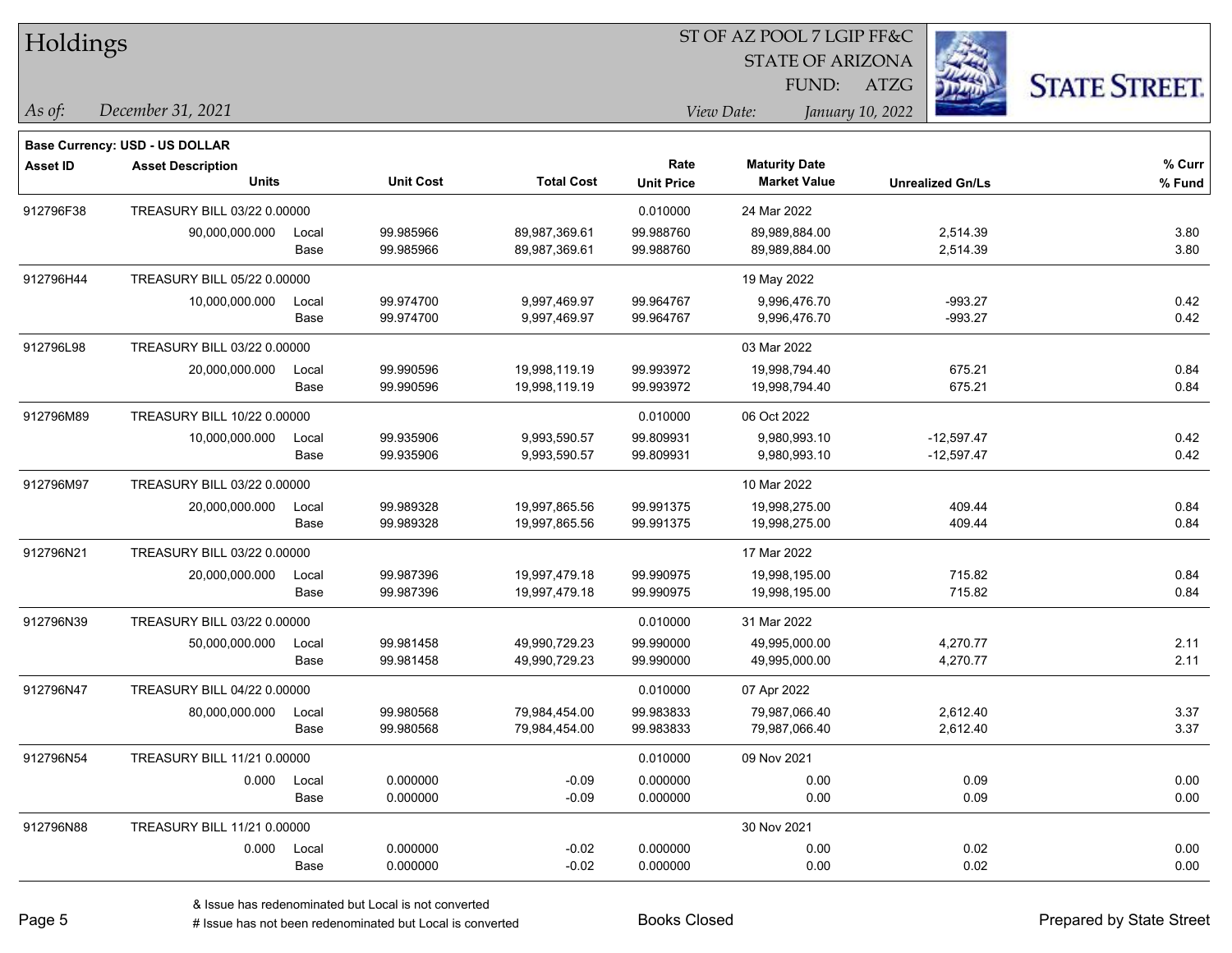| Holdings        |                                       |       |                  |                   |                   | 51 OF AZ POOL 7 LGIP FF&C |                         |                      |
|-----------------|---------------------------------------|-------|------------------|-------------------|-------------------|---------------------------|-------------------------|----------------------|
|                 |                                       |       |                  |                   |                   | <b>STATE OF ARIZONA</b>   |                         |                      |
|                 |                                       |       |                  |                   |                   | FUND:                     | ATZG                    | <b>STATE STREET.</b> |
| As of:          | December 31, 2021                     |       |                  |                   |                   | View Date:                | January 10, 2022        |                      |
|                 | <b>Base Currency: USD - US DOLLAR</b> |       |                  |                   |                   |                           |                         |                      |
| <b>Asset ID</b> | <b>Asset Description</b>              |       |                  |                   | Rate              | <b>Maturity Date</b>      |                         | % Curr               |
|                 | <b>Units</b>                          |       | <b>Unit Cost</b> | <b>Total Cost</b> | <b>Unit Price</b> | <b>Market Value</b>       | <b>Unrealized Gn/Ls</b> | % Fund               |
| 912796P45       | WI TREASURY SEC. 05/22 0              |       |                  |                   | 0.010000          | 05 May 2022               |                         |                      |
|                 | 10,000,000.000                        | Local | 99.979332        | 9,997,933.16      | 99.969250         | 9,996,925.00              | $-1,008.16$             | 0.42                 |
|                 |                                       | Base  | 99.979332        | 9,997,933.16      | 99.969250         | 9,996,925.00              | $-1,008.16$             | 0.42                 |
| 912796P86       | TREASURY BILL 12/21 0.00000           |       |                  |                   | 0.010000          | 28 Dec 2021               |                         |                      |
|                 | 0.000                                 | Local | 0.000000         | $-0.08$           | 0.000000          | 0.00                      | 0.08                    | 0.00                 |
|                 |                                       | Base  | 0.000000         | $-0.08$           | 0.000000          | 0.00                      | 0.08                    | 0.00                 |
| 912796Q36       | TREASURY BILL 05/22 0.00000           |       |                  |                   | 0.010000          | 26 May 2022               |                         |                      |
|                 | 10,000,000.000                        | Local | 99.973417        | 9,997,341.69      | 99.959400         | 9,995,940.00              | $-1,401.69$             | 0.42                 |
|                 |                                       | Base  | 99.973417        | 9,997,341.69      | 99.959400         | 9,995,940.00              | $-1,401.69$             | 0.42                 |
| 912796Q44       | TREASURY BILL 06/22 0.00000           |       |                  |                   | 0.010000          | 02 Jun 2022               |                         |                      |
|                 | 10,000,000.000                        | Local | 99.959889        | 9,995,988.87      | 99.955375         | 9,995,537.50              | $-451.37$               | 0.42                 |
|                 |                                       | Base  | 99.959889        | 9,995,988.87      | 99.955375         | 9,995,537.50              | $-451.37$               | 0.42                 |
| 912796Q51       | TREASURY BILL 01/22 0.00000           |       |                  |                   | 0.010000          | 04 Jan 2022               |                         |                      |
|                 | 90,000,000.000                        | Local | 99.999521        | 89,999,568.75     | 100.000714        | 90,000,642.60             | 1,073.85                | 3.80                 |
|                 |                                       | Base  | 99.999521        | 89,999,568.75     | 100.000714        | 90,000,642.60             | 1,073.85                | 3.80                 |
| 912796Q69       | TREASURY BILL 01/22 0.00000           |       |                  |                   | 0.010000          | 11 Jan 2022               |                         |                      |
|                 | 70,000,000.000                        | Local | 99.998421        | 69,998,894.49     | 100.000649        | 70,000,454.30             | 1,559.81                | 2.95                 |
|                 |                                       | Base  | 99.998421        | 69,998,894.49     | 100.000649        | 70,000,454.30             | 1,559.81                | 2.95                 |
| 912796Q77       | TREASURY BILL 01/22 0.00000           |       |                  |                   | 0.010000          | 18 Jan 2022               |                         |                      |
|                 | 50,000,000.000                        | Local | 99.997365        | 49,998,682.53     | 100.000187        | 50,000,093.50             | 1,410.97                | 2.11                 |
|                 |                                       | Base  | 99.997365        | 49,998,682.53     | 100.000187        | 50,000,093.50             | 1,410.97                | 2.11                 |
| 912796Q93       | TREASURY BILL 02/22 0.00000           |       |                  |                   | 0.010000          | 01 Feb 2022               |                         |                      |
|                 | 40,000,000.000                        | Local | 99.996079        | 39,998,431.60     | 99.998222         | 39,999,288.80             | 857.20                  | 1.69                 |
|                 |                                       | Base  | 99.996079        | 39,998,431.60     | 99.998222         | 39,999,288.80             | 857.20                  | 1.69                 |
| 912796R50       | TREASURY BILL 06/22 0.00000           |       |                  |                   | 0.010000          | 30 Jun 2022               |                         |                      |
|                 | 10,000,000.000                        | Local | 99.910500        | 9,991,050.04      | 99.902040         | 9,990,204.00              | $-846.04$               | 0.42                 |
|                 |                                       | Base  | 99.910500        | 9,991,050.04      | 99.902040         | 9,990,204.00              | $-846.04$               | 0.42                 |
| 912796R76       | TREASURY BILL 02/22 0.00000           |       |                  |                   |                   | 08 Feb 2022               |                         |                      |
|                 | 20,000,000.000                        | Local | 99.994828        | 19,998,965.59     | 99.999187         | 19,999,837.40             | 871.81                  | 0.84                 |
|                 |                                       | Base  | 99.994828        | 19,998,965.59     | 99.999187         | 19,999,837.40             | 871.81                  | 0.84                 |

 $\overline{\text{SD} + \text{F} \text{DO} \text{O} \text{F} + \text{F} \text{O} \text{O} \text{F}}$ 

٦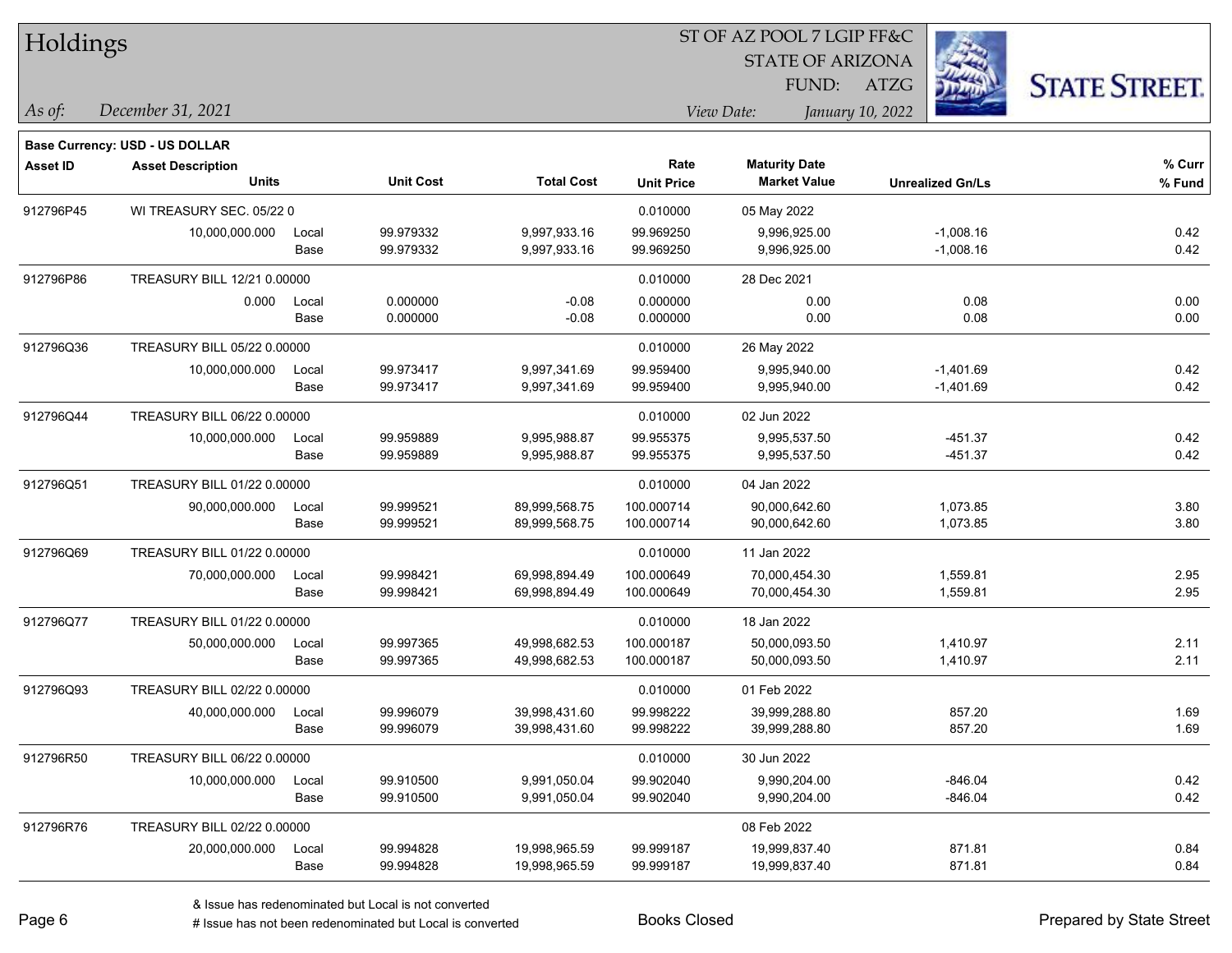| Holdings  |                                       |       |                  |                   |                   | ST OF AZ POOL 7 LGIP FF&C |                         |                      |
|-----------|---------------------------------------|-------|------------------|-------------------|-------------------|---------------------------|-------------------------|----------------------|
|           |                                       |       |                  |                   |                   | <b>STATE OF ARIZONA</b>   |                         |                      |
|           |                                       |       |                  |                   |                   | FUND:                     | $\frac{1}{2}$<br>ATZG   | <b>STATE STREET.</b> |
| As of:    | December 31, 2021                     |       |                  |                   |                   | View Date:                | January 10, 2022        |                      |
|           | <b>Base Currency: USD - US DOLLAR</b> |       |                  |                   |                   |                           |                         |                      |
| Asset ID  | <b>Asset Description</b>              |       |                  |                   | Rate              | <b>Maturity Date</b>      |                         | % Curr               |
|           | <b>Units</b>                          |       | <b>Unit Cost</b> | <b>Total Cost</b> | <b>Unit Price</b> | <b>Market Value</b>       | <b>Unrealized Gn/Ls</b> | % Fund               |
| 912796R84 | TREASURY BILL 02/22 0.00000           |       |                  |                   |                   | 15 Feb 2022               |                         |                      |
|           | 20,000,000.000                        | Local | 99.993750        | 19,998,749.96     | 99.997338         | 19,999,467.60             | 717.64                  | 0.84                 |
|           |                                       | Base  | 99.993750        | 19,998,749.96     | 99.997338         | 19,999,467.60             | 717.64                  | 0.84                 |
| 912796S26 | TREASURY BILL 03/22 0.00000           |       |                  |                   | 0.010000          | 01 Mar 2022               |                         |                      |
|           | 60,000,000.000                        | Local | 99.992222        | 59,995,333.20     | 99.995000         | 59,997,000.00             | 1,666.80                | 2.53                 |
|           |                                       | Base  | 99.992222        | 59,995,333.20     | 99.995000         | 59,997,000.00             | 1,666.80                | 2.53                 |
| 912796T25 | CASH MGMT BILL 03/22 0.00000          |       |                  |                   | 0.010000          | 29 Mar 2022               |                         |                      |
|           | 40,000,000.000                        | Local | 99.985379        | 39,994,151.66     | 99.988267         | 39,995,306.80             | 1,155.14                | 1.69                 |
|           |                                       | Base  | 99.985379        | 39,994,151.66     | 99.988267         | 39,995,306.80             | 1,155.14                | 1.69                 |
| 912796T74 | CASH MGMT BILL 04/22 0.00000          |       |                  |                   |                   | 05 Apr 2022               |                         |                      |
|           | 10,000,000.000                        | Local | 99.982375        | 9,998,237.50      | 99.985486         | 9,998,548.60              | 311.10                  | 0.42                 |
|           |                                       | Base  | 99.982375        | 9,998,237.50      | 99.985486         | 9,998,548.60              | 311.10                  | 0.42                 |
| 912796T82 | CASH MGMT BILL 04/22 0.00000          |       |                  |                   |                   | 12 Apr 2022               |                         |                      |
|           | 10,000,000.000                        | Local | 99.974750        | 9,997,475.00      | 99.987250         | 9,998,725.00              | 1,250.00                | 0.42                 |
|           |                                       | Base  | 99.974750        | 9,997,475.00      | 99.987250         | 9,998,725.00              | 1,250.00                | 0.42                 |
| 912796T90 | CASH MGMT BILL 04/22 0.00000          |       |                  |                   |                   | 19 Apr 2022               |                         |                      |
|           | 10,000,000.000                        | Local | 99.975400        | 9,997,540.00      | 99.983953         | 9,998,395.30              | 855.30                  | 0.42                 |
|           |                                       | Base  | 99.975400        | 9,997,540.00      | 99.983953         | 9,998,395.30              | 855.30                  | 0.42                 |
| 912796U23 | CASH MGMT BILL 04/22 0.00000          |       |                  |                   |                   | 26 Apr 2022               |                         |                      |
|           | 10,000,000.000                        | Local | 99.968024        | 9,996,802.36      | 99.979056         | 9,997,905.60              | 1,103.24                | 0.42                 |
|           |                                       | Base  | 99.968024        | 9,996,802.36      | 99.979056         | 9,997,905.60              | 1,103.24                | 0.42                 |
| 912796U72 | CASH MGMT BILL 05/22 0.00000          |       |                  |                   |                   | 03 May 2022               |                         |                      |
|           | 10,000,000.000                        | Local | 99.964465        | 9,996,446.53      | 99.960994         | 9,996,099.40              | $-347.13$               | 0.42                 |
|           |                                       | Base  | 99.964465        | 9,996,446.53      | 99.960994         | 9,996,099.40              | $-347.13$               | 0.42                 |
| 912796Y94 | CASH MGMT BILL 12/21 0.00000          |       |                  |                   |                   | 31 Dec 2021               |                         |                      |
|           | 20,000,000.000                        | Local | 100.000000       | 20,000,000.00     | 100.000000        | 20,000,000.00             | 0.00                    | 0.84                 |
|           |                                       | Base  | 100.000000       | 20,000,000.00     | 100.000000        | 20,000,000.00             | 0.00                    | 0.84                 |
| 912796ZC6 | CASH MGMT BILL 11/21 0.00000          |       |                  |                   | 0.010000          | 01 Nov 2021               |                         |                      |
|           | 0.000                                 | Local | 0.000000         | $-0.18$           | 0.000000          | 0.00                      | 0.18                    | 0.00                 |
|           |                                       | Base  | 0.000000         | $-0.18$           | 0.000000          | 0.00                      | 0.18                    | 0.00                 |

ST OF AZ POOL 7 LGIP FF&C

П

 $\overline{\phantom{0}}$ 

 $\overline{\phantom{0}}$ 

 $\overline{\phantom{0}}$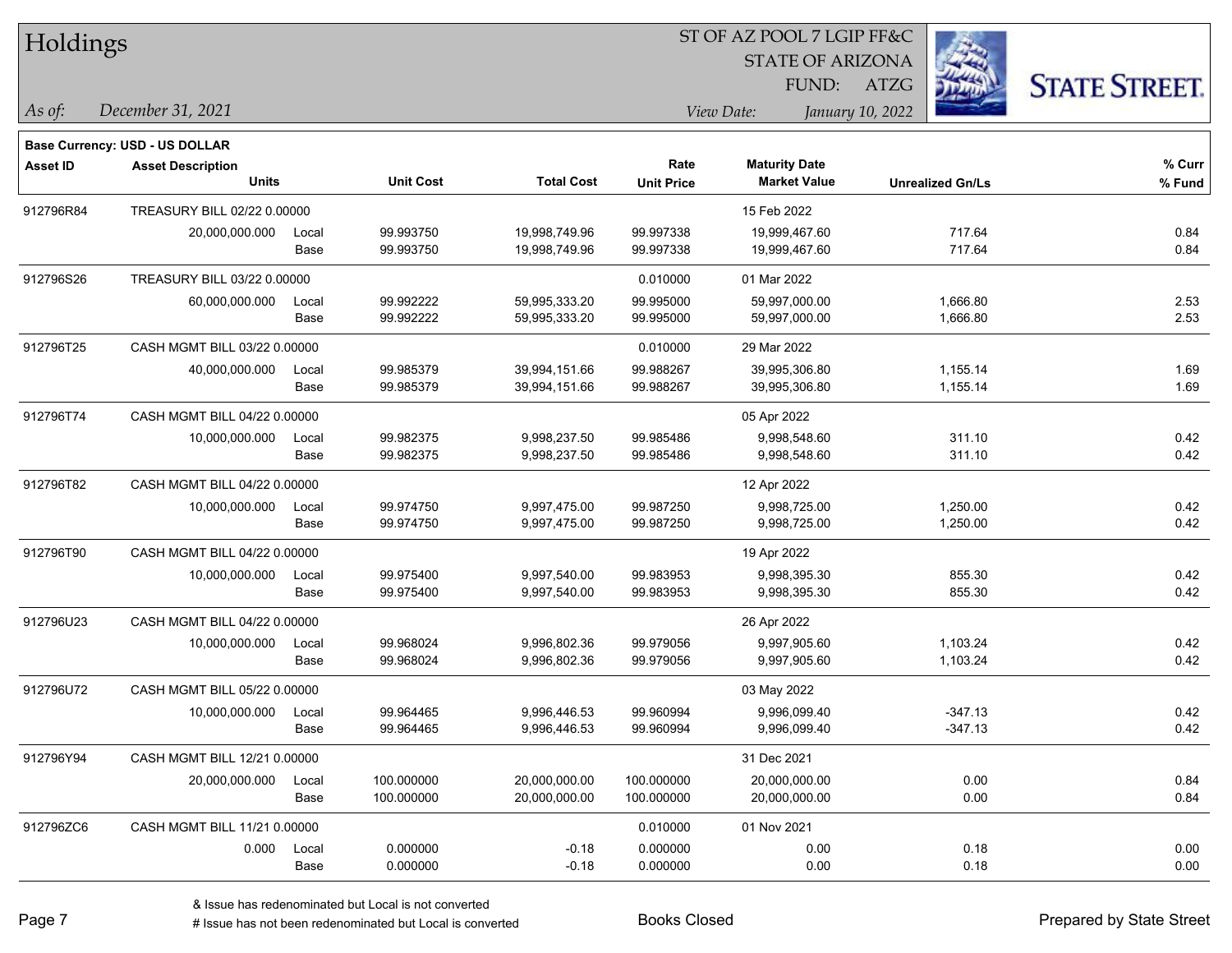| Holdings        |                                |       |                  |                   |                   | 51 OF AZ POOL 7 LGIP FF&C |                         |                      |
|-----------------|--------------------------------|-------|------------------|-------------------|-------------------|---------------------------|-------------------------|----------------------|
|                 |                                |       |                  |                   |                   | <b>STATE OF ARIZONA</b>   |                         |                      |
|                 |                                |       |                  |                   |                   | FUND:                     | ATZG                    | <b>STATE STREET.</b> |
| $As$ of:        | December 31, 2021              |       |                  |                   |                   | View Date:                | January 10, 2022        |                      |
|                 | Base Currency: USD - US DOLLAR |       |                  |                   |                   |                           |                         |                      |
| <b>Asset ID</b> | <b>Asset Description</b>       |       |                  |                   | Rate              | <b>Maturity Date</b>      |                         | % Curr               |
|                 | <b>Units</b>                   |       | <b>Unit Cost</b> | <b>Total Cost</b> | <b>Unit Price</b> | <b>Market Value</b>       | <b>Unrealized Gn/Ls</b> | % Fund               |
| 912828W55       | US TREASURY N/B 02/22 1.875    |       |                  |                   | 1.875000          | 28 Feb 2022               |                         |                      |
|                 | 10,000,000.000                 | Local | 100.285755       | 10,028,575.45     | 100.297698        | 10,029,769.80             | 1,194.35                | 0.42                 |
|                 |                                | Base  | 100.285755       | 10,028,575.45     | 100.297698        | 10,029,769.80             | 1,194.35                | 0.42                 |
| 912828W89       | US TREASURY N/B 03/22 1.875    |       |                  |                   | 1.875000          | 31 Mar 2022               |                         |                      |
|                 | 10,000,000.000                 | Local | 100.438306       | 10,043,830.59     | 100.442889        | 10,044,288.90             | 458.31                  | 0.42                 |
|                 |                                | Base  | 100.438306       | 10,043,830.59     | 100.442889        | 10,044,288.90             | 458.31                  | 0.42                 |
| 912828WZ9       | US TREASURY N/B 04/22 1.75     |       |                  |                   | 1.750000          | 30 Apr 2022               |                         |                      |
|                 | 10,000,000.000                 | Local | 100.555039       | 10,055,503.87     | 100.542338        | 10,054,233.80             | $-1,270.07$             | 0.42                 |
|                 |                                | Base  | 100.555039       | 10,055,503.87     | 100.542338        | 10,054,233.80             | $-1,270.07$             | 0.42                 |
| 912828ZR4       | US TREASURY N/B 05/22 0.125    |       |                  |                   | 0.125000          | 31 May 2022               |                         |                      |
|                 | 10,000,000.000                 | Local | 100.014885       | 10,001,488.53     | 100.000000        | 10,000,000.00             | $-1,488.53$             | 0.42                 |
|                 |                                | Base  | 100.014885       | 10,001,488.53     | 100.000000        | 10,000,000.00             | $-1,488.53$             | 0.42                 |
| 912828ZX1       | US TREASURY N/B 06/22 0.125    |       |                  |                   | 0.125000          | 30 Jun 2022               |                         |                      |
|                 | 20,000,000.000                 | Local | 100.015943       | 20,003,188.60     | 99.964844         | 19,992,968.80             | $-10,219.80$            | 0.84                 |
|                 |                                | Base  | 100.015943       | 20,003,188.60     | 99.964844         | 19,992,968.80             | $-10,219.80$            | 0.84                 |
| 91282CAA9       | US TREASURY FRN 07/22 VAR      |       |                  |                   | 0.140018          | 31 Jul 2022               |                         |                      |
|                 | 5,000,000.000                  | Local | 99.997073        | 4,999,853.65      | 100.034133        | 5,001,706.65              | 1,853.00                | 0.21                 |
|                 |                                | Base  | 99.997073        | 4,999,853.65      | 100.034133        | 5,001,706.65              | 1,853.00                | 0.21                 |
| 91282CAC5       | US TREASURY N/B 07/22 0.125    |       |                  |                   | 0.125000          | 31 Jul 2022               |                         |                      |
|                 | 10,000,000.000                 | Local | 100.012224       | 10,001,222.36     | 99.941406         | 9,994,140.60              | $-7,081.76$             | 0.42                 |
|                 |                                | Base  | 100.012224       | 10,001,222.36     | 99.941406         | 9,994,140.60              | $-7,081.76$             | 0.42                 |
| 91282CAG6       | US TREASURY N/B 08/22 0.125    |       |                  |                   | 0.125000          | 31 Aug 2022               |                         |                      |
|                 | 20,000,000.000                 | Local | 100.012548       | 20,002,509.56     | 99.914062         | 19,982,812.40             | $-19,697.16$            | 0.84                 |
|                 |                                | Base  | 100.012548       | 20,002,509.56     | 99.914062         | 19,982,812.40             | $-19,697.16$            | 0.84                 |
| 91282CAN1       | US TREASURY N/B 09/22 0.125    |       |                  |                   | 0.125000          | 30 Sep 2022               |                         |                      |
|                 | 20,000,000.000                 | Local | 100.010196       | 20,002,039.14     | 99.890625         | 19,978,125.00             | $-23,914.14$            | 0.84                 |
|                 |                                | Base  | 100.010196       | 20,002,039.14     | 99.890625         | 19,978,125.00             | $-23,914.14$            | 0.84                 |
| 91282CAR2       | US TREASURY N/B 10/22 0.125    |       |                  |                   | 0.125000          | 31 Oct 2022               |                         |                      |
|                 | 20,000,000.000                 | Local | 99.980803        | 19,996,160.51     | 99.851562         | 19,970,312.40             | $-25,848.11$            | 0.84                 |
|                 |                                | Base  | 99.980803        | 19,996,160.51     | 99.851562         | 19,970,312.40             | $-25,848.11$            | 0.84                 |

 $ST$  OF A Z POOL 7 LCIP FF&C

# Issue has not been redenominated but Local is converted Books Closed Prepared by State Street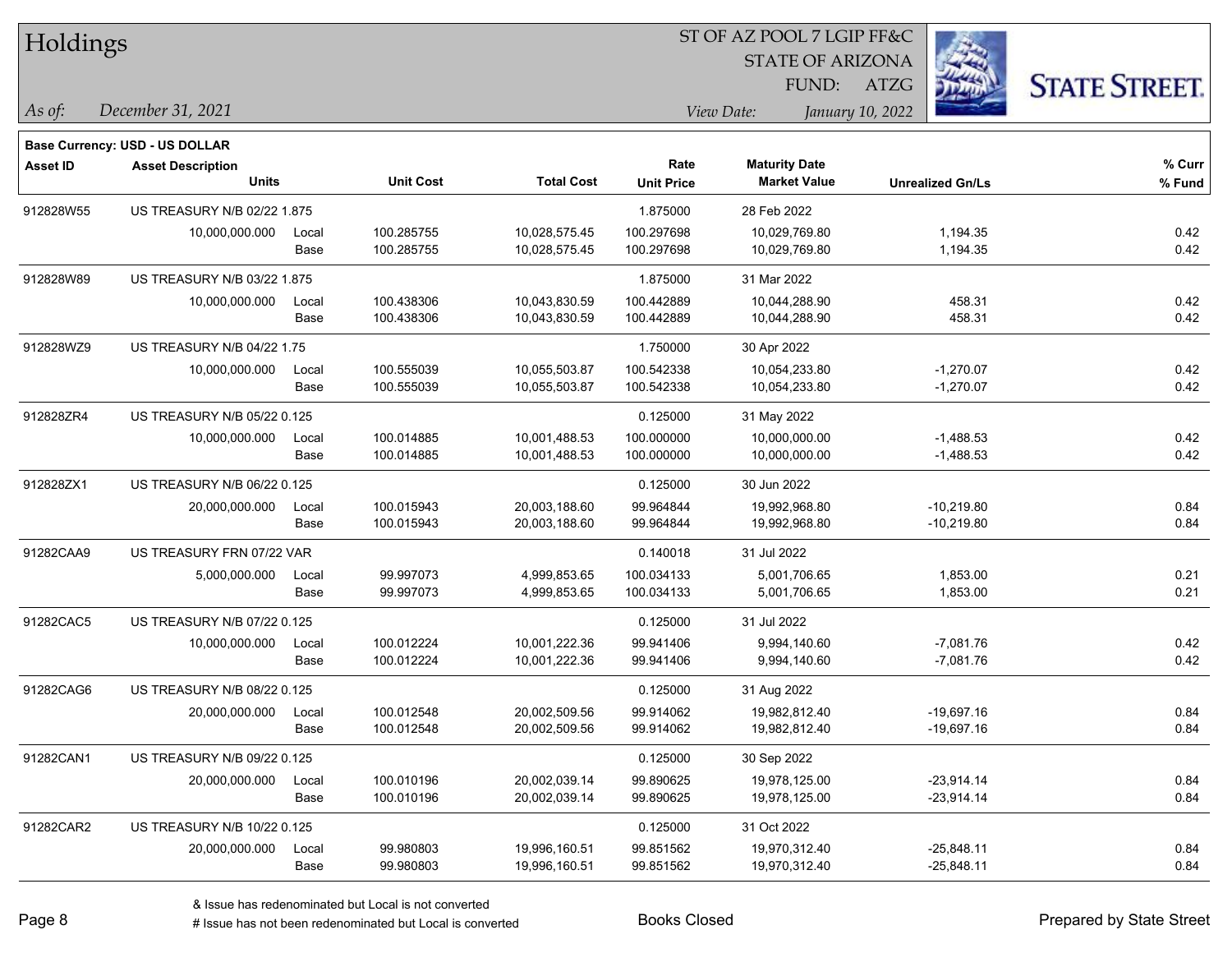| Holdings                  |                                       |       |                  |                   |                   | ST OF AZ POOL 7 LGIP FF&C |                  |                         |                      |
|---------------------------|---------------------------------------|-------|------------------|-------------------|-------------------|---------------------------|------------------|-------------------------|----------------------|
|                           |                                       |       |                  |                   |                   | <b>STATE OF ARIZONA</b>   |                  |                         |                      |
|                           |                                       |       |                  |                   |                   | FUND:                     | <b>ATZG</b>      |                         | <b>STATE STREET.</b> |
| As of:                    | December 31, 2021                     |       |                  |                   |                   | View Date:                | January 10, 2022 |                         |                      |
|                           | <b>Base Currency: USD - US DOLLAR</b> |       |                  |                   |                   |                           |                  |                         |                      |
| <b>Asset ID</b>           | <b>Asset Description</b>              |       |                  |                   | Rate              | <b>Maturity Date</b>      |                  |                         | % Curr               |
|                           | <b>Units</b>                          |       | <b>Unit Cost</b> | <b>Total Cost</b> | <b>Unit Price</b> | <b>Market Value</b>       |                  | <b>Unrealized Gn/Ls</b> | % Fund               |
| 91282CAS0                 | US TREASURY FRN 10/22 VAR             |       |                  |                   | 0.140018          | 31 Oct 2022               |                  |                         |                      |
|                           | 5,000,000.000                         | Local | 100.000839       | 5,000,041.95      | 100.044890        | 5,002,244.50              |                  | 2,202.55                | 0.21                 |
|                           |                                       | Base  | 100.000839       | 5,000,041.95      | 100.044890        | 5,002,244.50              |                  | 2,202.55                | 0.21                 |
| 91282CAX9                 | <b>US TREASURY N/B 11/22 0.125</b>    |       |                  |                   | 0.125000          | 30 Nov 2022               |                  |                         |                      |
|                           | 20,000,000.000                        | Local | 99.988924        | 19,997,784.73     | 99.796875         | 19,959,375.00             |                  | $-38,409.73$            | 0.84                 |
|                           |                                       | Base  | 99.988924        | 19,997,784.73     | 99.796875         | 19,959,375.00             |                  | $-38,409.73$            | 0.84                 |
| 91282CBD2                 | US TREASURY N/B 12/22 0.125           |       |                  |                   | 0.125000          | 31 Dec 2022               |                  |                         |                      |
|                           | 25,000,000.000                        | Local | 99.970130        | 24,992,532.42     | 99.714844         | 24,928,711.00             |                  | $-63,821.42$            | 1.05                 |
|                           |                                       | Base  | 99.970130        | 24,992,532.42     | 99.714844         | 24,928,711.00             |                  | $-63,821.42$            | 1.05                 |
| 91282CDE8                 | US TREASURY FRN 10/23 VAR             |       |                  |                   | 0.120018          | 31 Oct 2023               |                  |                         |                      |
|                           | 10,000,000.000                        | Local | 99.914835        | 9,991,483.45      | 100.014161        | 10,001,416.10             |                  | 9,932.65                | 0.42                 |
|                           |                                       | Base  | 99.914835        | 9,991,483.45      | 100.014161        | 10,001,416.10             |                  | 9,932.65                | 0.42                 |
| <b>US DOLLAR Total</b>    |                                       |       |                  |                   |                   |                           |                  |                         |                      |
|                           | 1,025,000,000.000                     | Local |                  | 1,025,024,238.86  |                   | 1,024,845,048.45          |                  | $-179,190.41$           | 43.24                |
|                           |                                       | Base  |                  | 1,025,024,238.86  |                   | 1,024,845,048.45          |                  | $-179, 190.41$          | 43.24                |
| <b>FIXED INCOME Total</b> |                                       |       |                  |                   |                   |                           |                  |                         |                      |
|                           | 1,025,000,000.000                     | Base  |                  | 1,025,024,238.86  |                   | 1,024,845,048.45          |                  | $-179, 190.41$          | 43.24                |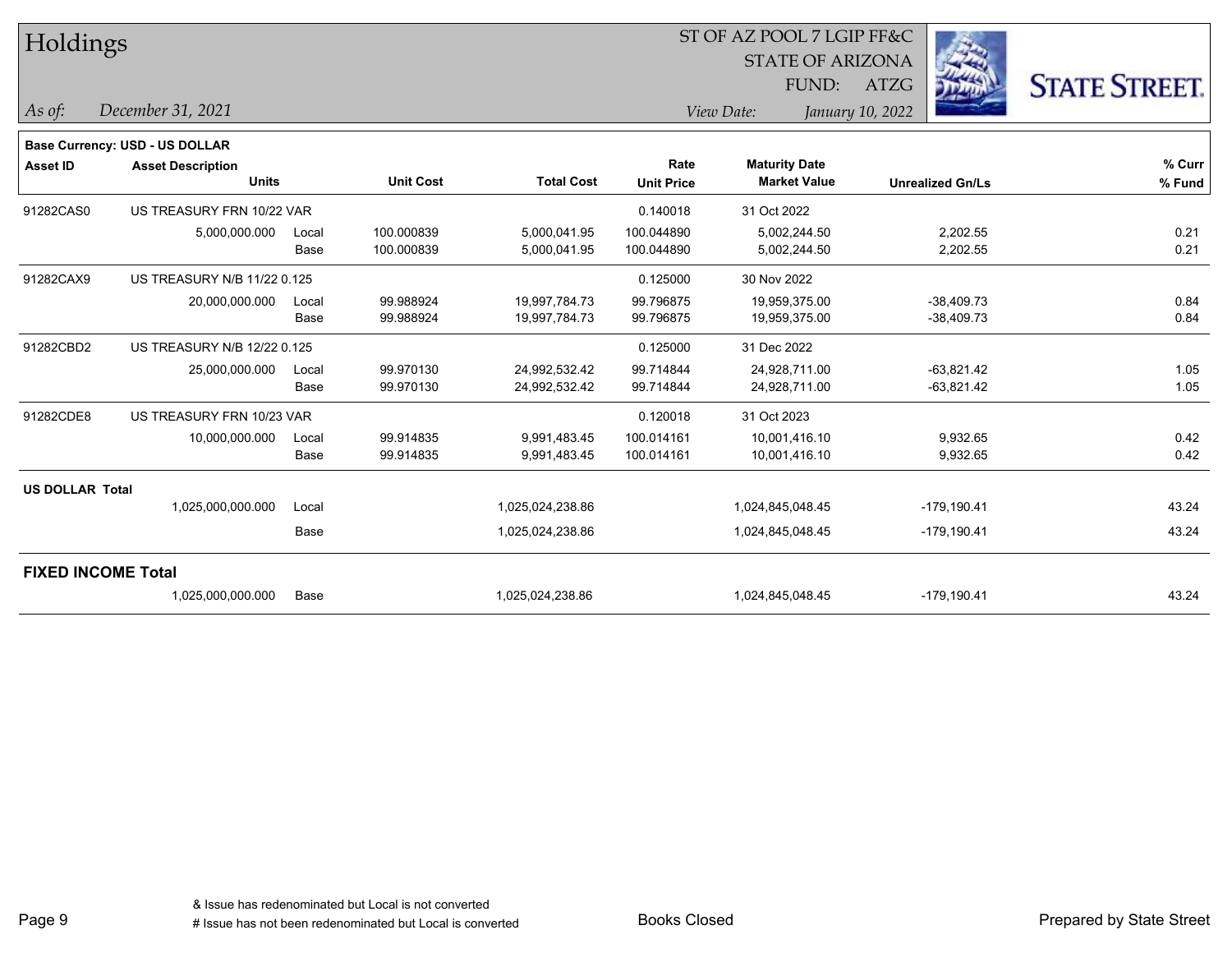| Holdings          |                                          |                  |                   |                   | ST OF AZ POOL 7 LGIP FF&C<br><b>STATE OF ARIZONA</b><br>FUND: | ATZG             |                         | <b>STATE STREET.</b> |
|-------------------|------------------------------------------|------------------|-------------------|-------------------|---------------------------------------------------------------|------------------|-------------------------|----------------------|
| $\vert$ As of:    | December 31, 2021                        |                  |                   |                   | View Date:                                                    | January 10, 2022 |                         |                      |
|                   | <b>Base Currency: USD - US DOLLAR</b>    |                  |                   |                   |                                                               |                  |                         |                      |
| <b>Asset ID</b>   | <b>Asset Description</b><br><b>Units</b> | <b>Unit Cost</b> | <b>Total Cost</b> | Rate              | <b>Maturity Date</b><br><b>Market Value</b>                   |                  |                         | % Curr               |
|                   |                                          |                  |                   | <b>Unit Price</b> |                                                               |                  | <b>Unrealized Gn/Ls</b> | % Fund               |
| <b>FUND Total</b> |                                          |                  |                   |                   |                                                               |                  |                         |                      |
|                   | 2,370,186,297.740                        | Base             | 2.370.162.427.10  |                   | 2,369,983,236.69                                              |                  | $-179.190.41$           | 100.00               |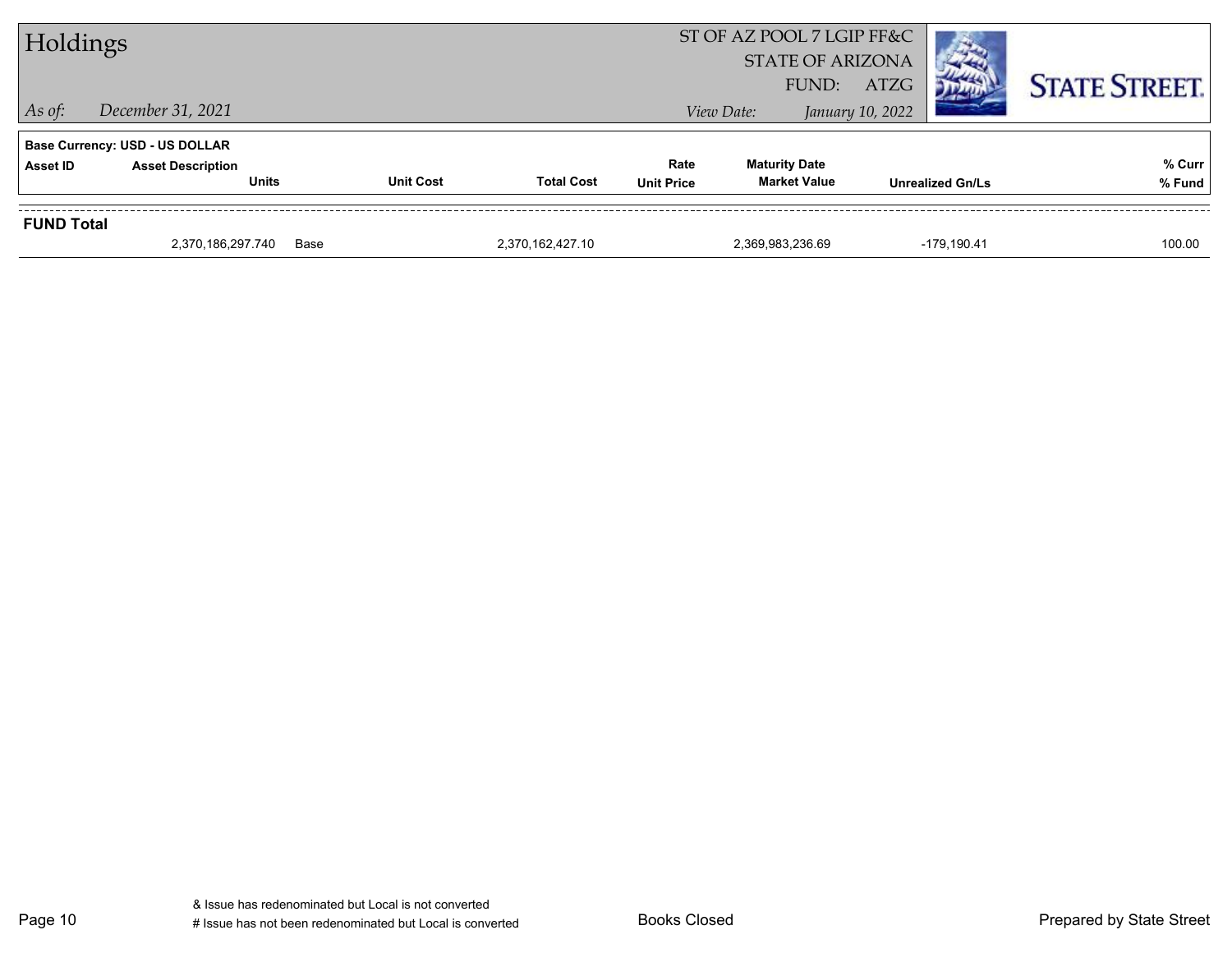## Holdings

## Currency Summary

*As of: December 31, 2021*

## ST OF AZ POOL 7 LGIP FF&C

STATE OF ARIZONA

FUND: ATZG



*View Date:January 10, 2022*

## **Base Currency:USD - US DOLLAR**

|                        |                   |       |                   |                     | % Currency |                         |                          |                           |
|------------------------|-------------------|-------|-------------------|---------------------|------------|-------------------------|--------------------------|---------------------------|
|                        | <b>Units</b>      |       | <b>Total Cost</b> | <b>Market Value</b> | % Fund     | <b>Unreal Sec Gn/Ls</b> | <b>Unreal Curr Gn/Ls</b> | <b>Total Unreal Gn/Ls</b> |
| <b>US DOLLAR</b>       |                   |       |                   |                     |            |                         | Exchange Rate:           | 1.000000                  |
| <b>CASH</b>            |                   |       |                   |                     |            |                         |                          |                           |
|                        | $-3,084.930$      | Local | $-3,084.93$       | $-3,084.93$         | 0.00       | 0.00                    |                          | 0.00                      |
|                        |                   | Base  | $-3,084.93$       | $-3,084.93$         | 0.00       | 0.00                    | 0.00                     | 0.00                      |
| <b>CASH EQUIVALENT</b> |                   |       |                   |                     |            |                         |                          |                           |
|                        | 1,345,189,382.670 | Local | 1,345,141,273.17  | 1,345,141,273.17    | 56.76      | 0.00                    |                          | 0.00                      |
|                        |                   | Base  | 1,345,141,273.17  | 1,345,141,273.17    | 56.76      | 0.00                    | 0.00                     | 0.00                      |
| <b>FIXED INCOME</b>    |                   |       |                   |                     |            |                         |                          |                           |
|                        | 1,025,000,000.000 | Local | 1,025,024,238.86  | 1,024,845,048.45    | 43.24      | $-179, 190.41$          |                          | $-179,190.41$             |
|                        |                   | Base  | 1,025,024,238.86  | 1,024,845,048.45    | 43.24      | $-179, 190.41$          | 0.00                     | $-179,190.41$             |
| <b>US DOLLAR Total</b> |                   |       |                   |                     |            |                         |                          |                           |
|                        | 2,370,186,297.740 | Local | 2,370,162,427.10  | 2,369,983,236.69    | 100.00     | $-179, 190.41$          |                          | $-179,190.41$             |
|                        |                   | Base  | 2,370,162,427.10  | 2,369,983,236.69    | 100.00     | $-179,190.41$           | 0.00                     | $-179,190.41$             |
| <b>FUND Total</b>      |                   |       |                   |                     |            |                         |                          |                           |
|                        | 2,370,186,297.740 | Base  | 2,370,162,427.10  | 2,369,983,236.69    | 100.00     | $-179, 190.41$          | 0.00                     | $-179,190.41$             |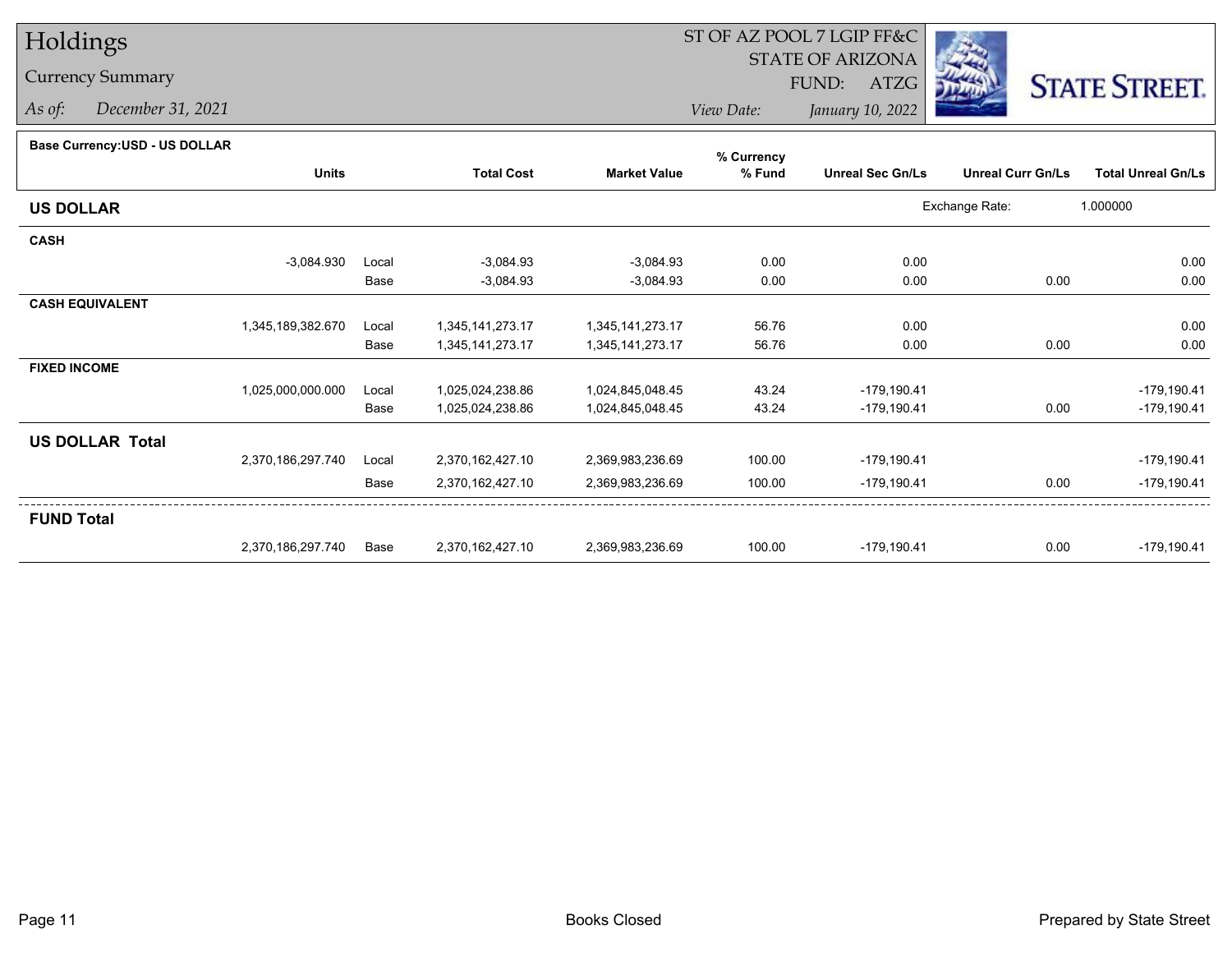| Holdings             |                                       |                   |                     |            | ST OF AZ POOL 7 LGIP FF&C                |                          |                           |
|----------------------|---------------------------------------|-------------------|---------------------|------------|------------------------------------------|--------------------------|---------------------------|
| <b>Asset Summary</b> |                                       |                   |                     |            | <b>STATE OF ARIZONA</b><br>FUND:<br>ATZG |                          | <b>STATE STREET.</b>      |
| As of:               | December 31, 2021                     |                   |                     | View Date: | January 10, 2022                         |                          |                           |
|                      | <b>Base Currency: USD - US DOLLAR</b> |                   |                     |            |                                          |                          |                           |
|                      | <b>Units</b>                          | <b>Total Cost</b> | <b>Market Value</b> | % Fund     | <b>Unreal Sec Gn/Ls</b>                  | <b>Unreal Curr Gn/Ls</b> | <b>Total Unreal Gn/Ls</b> |
| <b>CASH</b>          |                                       |                   |                     |            |                                          |                          |                           |
| <b>US DOLLAR</b>     |                                       |                   |                     |            |                                          |                          |                           |
|                      | $-3,084.930$                          | $-3,084.93$       | $-3,084.93$         | 0.00       | 0.00                                     | 0.00                     | 0.00                      |
| <b>CASH Total</b>    | $-3,084.930$                          | $-3,084.93$       | $-3,084.93$         | 0.00       | 0.00                                     | 0.00                     | 0.00                      |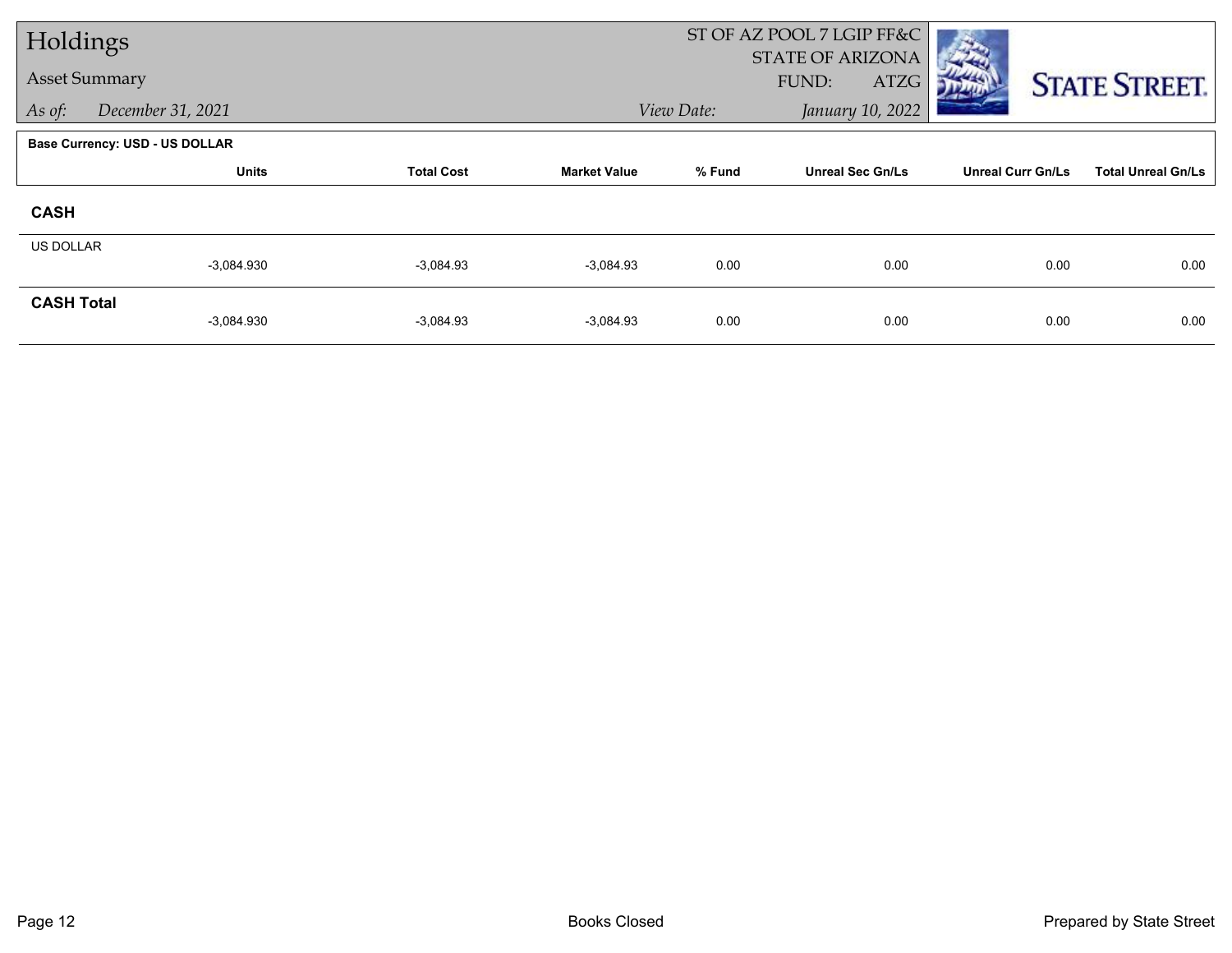| Holdings             |                                       |                   |                     | ST OF AZ POOL 7 LGIP FF&C      |                                          |                          |                           |
|----------------------|---------------------------------------|-------------------|---------------------|--------------------------------|------------------------------------------|--------------------------|---------------------------|
| <b>Asset Summary</b> |                                       |                   |                     |                                | <b>STATE OF ARIZONA</b><br>FUND:<br>ATZG |                          | <b>STATE STREET.</b>      |
| As of:               | December 31, 2021                     |                   |                     | January 10, 2022<br>View Date: |                                          |                          |                           |
|                      | <b>Base Currency: USD - US DOLLAR</b> |                   |                     |                                |                                          |                          |                           |
|                      | <b>Units</b>                          | <b>Total Cost</b> | <b>Market Value</b> | % Fund                         | <b>Unreal Sec Gn/Ls</b>                  | <b>Unreal Curr Gn/Ls</b> | <b>Total Unreal Gn/Ls</b> |
|                      | <b>CASH EQUIVALENT</b>                |                   |                     |                                |                                          |                          |                           |
| <b>US DOLLAR</b>     |                                       |                   |                     |                                |                                          |                          |                           |
|                      | 1,345,189,382.670                     | 1,345,141,273.17  | 1,345,141,273.17    | 56.76                          | 0.00                                     | 0.00                     | 0.00                      |
|                      | <b>CASH EQUIVALENT Total</b>          |                   |                     |                                |                                          |                          |                           |
|                      | 1,345,189,382.670                     | 1,345,141,273.17  | 1,345,141,273.17    | 56.76                          | 0.00                                     | 0.00                     | 0.00                      |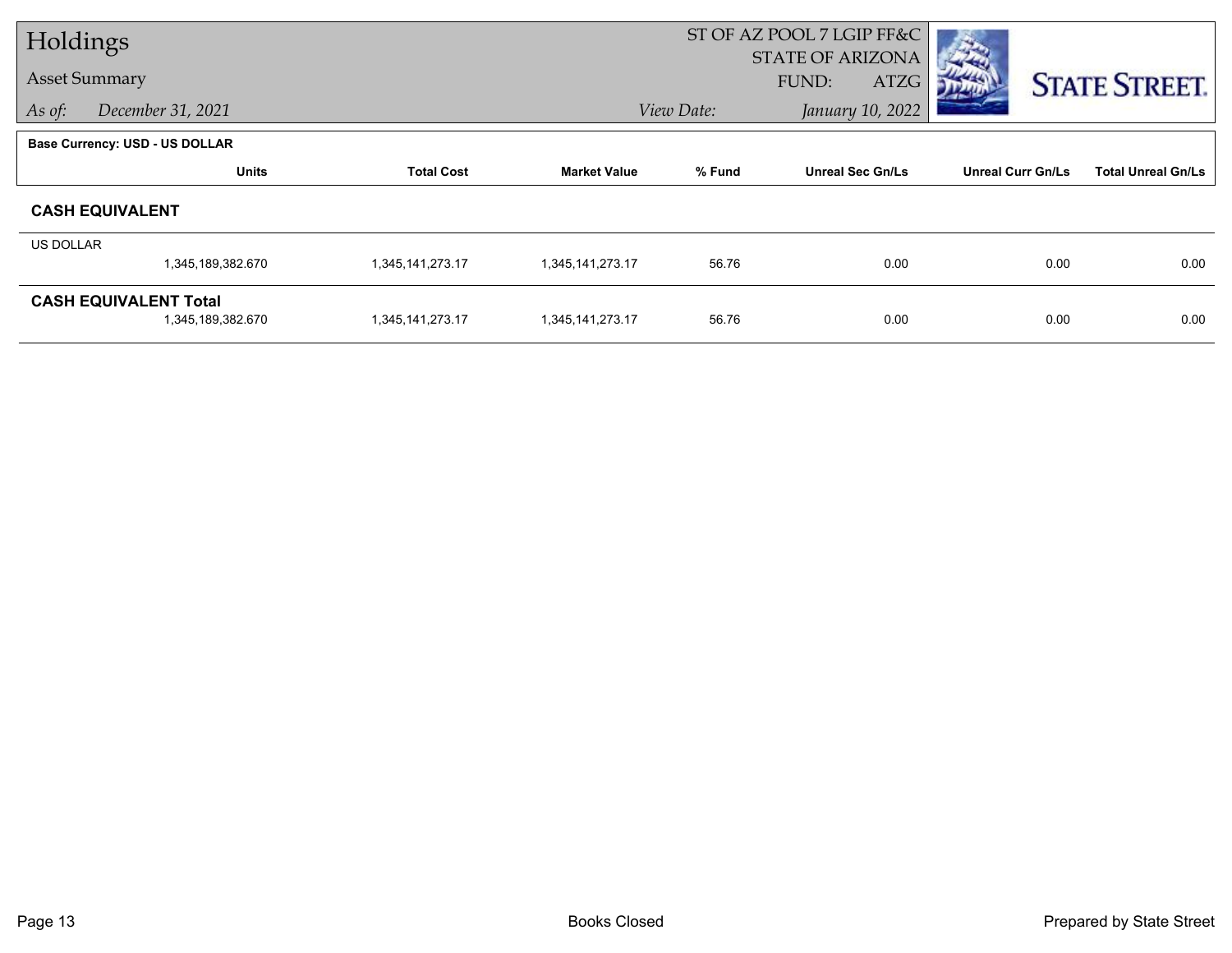| Holdings             |                                       |                   |                     | ST OF AZ POOL 7 LGIP FF&C |                                          |                          |                           |
|----------------------|---------------------------------------|-------------------|---------------------|---------------------------|------------------------------------------|--------------------------|---------------------------|
| <b>Asset Summary</b> |                                       |                   |                     |                           | <b>STATE OF ARIZONA</b><br>FUND:<br>ATZG |                          |                           |
| As of:               | December 31, 2021                     |                   |                     | View Date:                | January 10, 2022                         |                          | <b>STATE STREET.</b>      |
|                      | <b>Base Currency: USD - US DOLLAR</b> |                   |                     |                           |                                          |                          |                           |
|                      | <b>Units</b>                          | <b>Total Cost</b> | <b>Market Value</b> | % Fund                    | <b>Unreal Sec Gn/Ls</b>                  | <b>Unreal Curr Gn/Ls</b> | <b>Total Unreal Gn/Ls</b> |
|                      | <b>FIXED INCOME</b>                   |                   |                     |                           |                                          |                          |                           |
| <b>US DOLLAR</b>     |                                       |                   |                     |                           |                                          |                          |                           |
|                      | 1,025,000,000.000                     | 1,025,024,238.86  | 1,024,845,048.45    | 43.24                     | $-179,190.41$                            | 0.00                     | $-179, 190.41$            |
|                      | <b>FIXED INCOME Total</b>             |                   |                     |                           |                                          |                          |                           |
|                      | 1,025,000,000.000                     | 1,025,024,238.86  | 1,024,845,048.45    | 43.24                     | $-179,190.41$                            | 0.00                     | $-179, 190.41$            |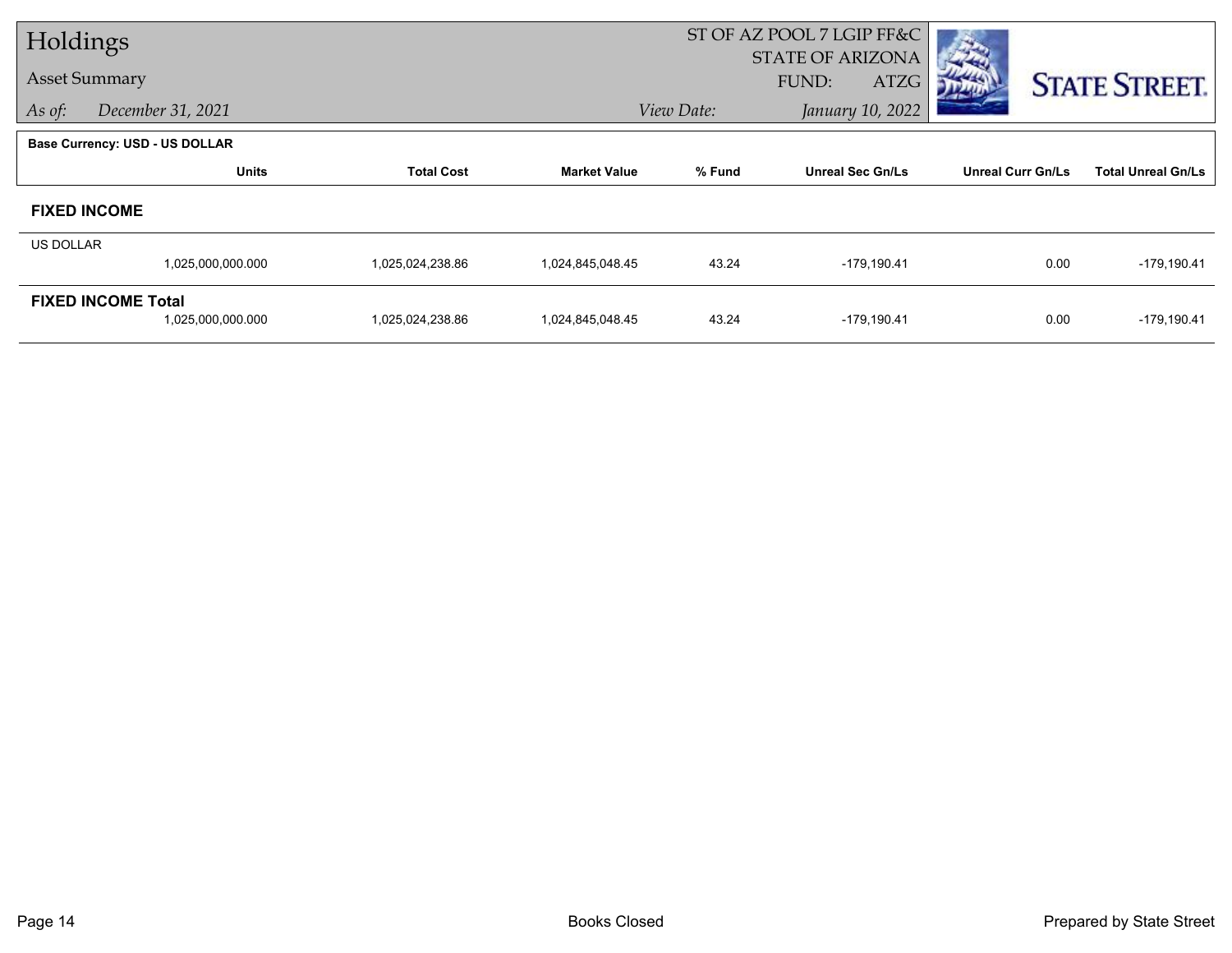| Holdings                    |                                       |  | ST OF AZ POOL 7 LGIP FF&C |                                          |                         |                          |                           |
|-----------------------------|---------------------------------------|--|---------------------------|------------------------------------------|-------------------------|--------------------------|---------------------------|
|                             |                                       |  | <b>STATE OF ARIZONA</b>   |                                          |                         |                          |                           |
|                             | <b>Asset Summary</b>                  |  |                           | <b>ATZG</b><br>FUND:<br>January 10, 2022 |                         |                          | <b>STATE STREET.</b>      |
| December 31, 2021<br>As of: |                                       |  |                           | View Date:                               |                         |                          |                           |
|                             | <b>Base Currency: USD - US DOLLAR</b> |  |                           |                                          |                         |                          |                           |
|                             | <b>Total Cost</b><br><b>Units</b>     |  | <b>Market Value</b>       | % Fund                                   | <b>Unreal Sec Gn/Ls</b> | <b>Unreal Curr Gn/Ls</b> | <b>Total Unreal Gn/Ls</b> |
| <b>FUND Total</b>           |                                       |  |                           |                                          |                         |                          |                           |
|                             | 2,370,186,297.740<br>2.370.162.427.10 |  | 2.369.983.236.69          | 100.00                                   | -179.190.41             | 0.00                     | $-179.190.41$             |